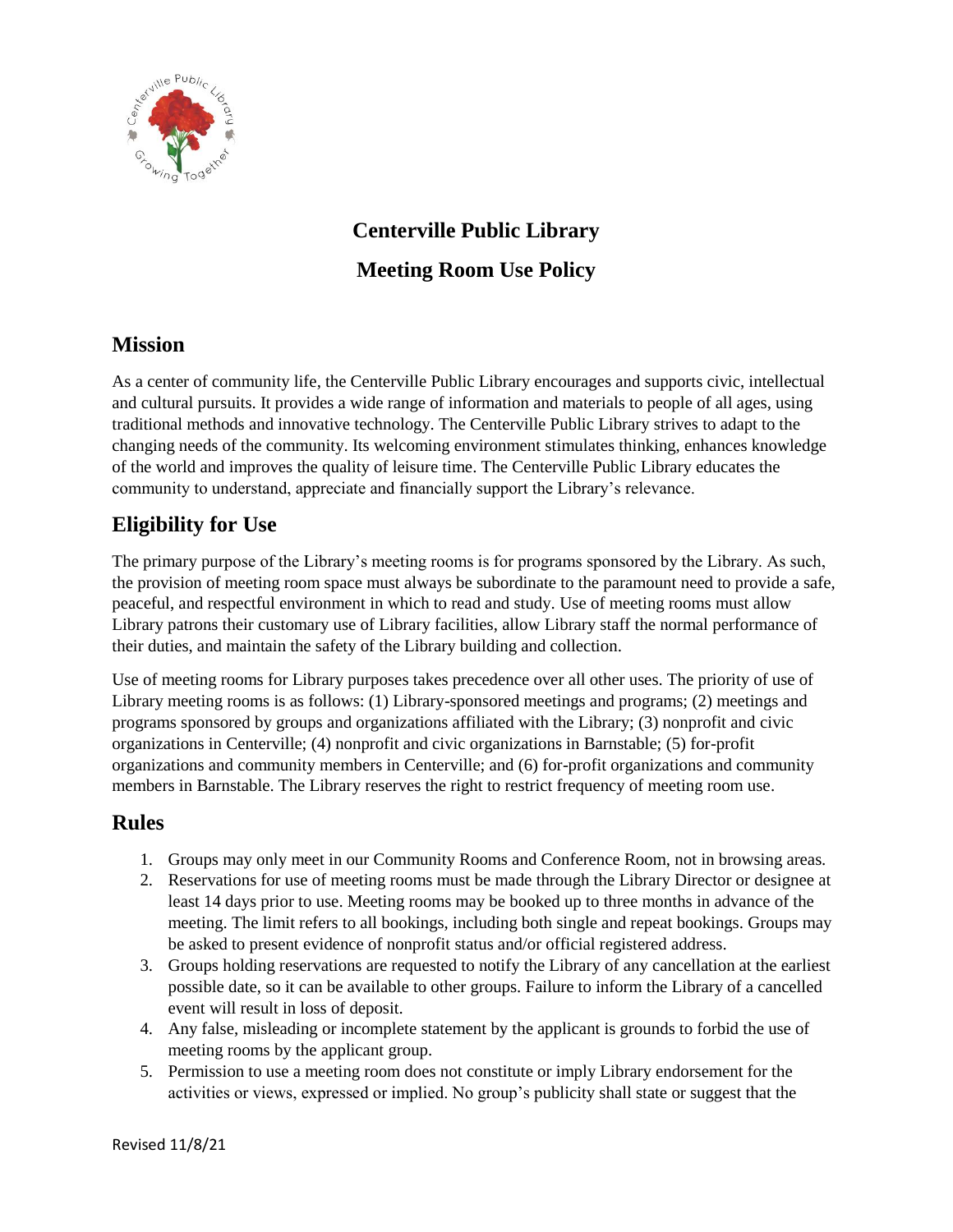

Centerville Public Library, the Board of Board of Trustees or the Library staff sponsor, cosponsors, endorses or approves the meeting or program, the group or any particular set of ideas. Any printed or electronic publicity that include the Library's name and address must include this disclaimer: "This event is not sponsored or endorsed by the Centerville Public Library."

- 6. The organization's event publicity must clearly state the name of the sponsoring organization with its contact phone number (not the Library's). Groups may identify the Library and provide its address in their publicity for the meeting location but potential attendees should be directed to contact the sponsoring organization for information about the meeting.
- 7. Fundraising, solicitation or collection of funds for any reason is prohibited at any meeting, except for activities sponsored by the Library and the Friends of the Library.
- 8. Prior to the use of the Library meeting room, the Library staff reserves the right to review any signage, decorations or literature to be displayed in the meeting room for compliance with this meeting room policy.
- 9. No use of meeting rooms will be allowed that is likely to disturb library users in their customary use of Library facilities, impede Library staff in the performance of their duties or endanger the Library building or collection. The Board of Trustees and the Library Director reserve the right to reject a reservation request if the anticipated meeting is likely to be unreasonably disruptive to regular Library functions, too large for the applicable room capacity, or disorderly or dangerous to persons or property. In determining whether such a likelihood exists, the Board of Trustees and/or the Library staff may take into consideration the contents of the application form, the history of the group's meeting room use in the Library, the history of the group's use of meeting facilities elsewhere, and such other information as they may deem appropriate.
- 10. Partisan political activities, except for events such as candidate's nights where several candidates are present or "Meet Your Representative" events, are prohibited.
- 11. Rooms may only be reserved by an adult. Youth groups may use the room if a responsible adult is present at all times.
- 12. Misrepresentation of the use of the room or failure to abide by the policies of the Library will be cause for denial of further use of the meeting rooms.
- 13. The Board of Trustees or designee reserves the right to determine, in its reasonable discretion, whether any proposed use of a meeting room will require a police detail or other extraordinary police protection. If the Board of Trustees or designee determines that such police protection will be reasonably necessary, the group must arrange for the police detail and pay the cost.
- 14. Any expenses are the full responsibility of the organization using the Library's facilities. The Library is not responsible for the loss or damage of an organization's property or the property of individuals in attendance.
- 15. The Library reserves the right to cancel the use of the facility as the result of emergency conditions or inclement weather. The meeting can be rescheduled or the deposit can be returned.
- 16. The Library reserves the right to cancel, reschedule or transfer meeting room locations or dates that conflict with Library-sponsored programs and/or special events.
- 17. Library staff may observe or monitor a meeting at any time.
- 18. Smoking is prohibited in the Library and within 15 feet of any entrance.
- 19. Prior approval must be obtained from the Board of Trustees to serve alcohol.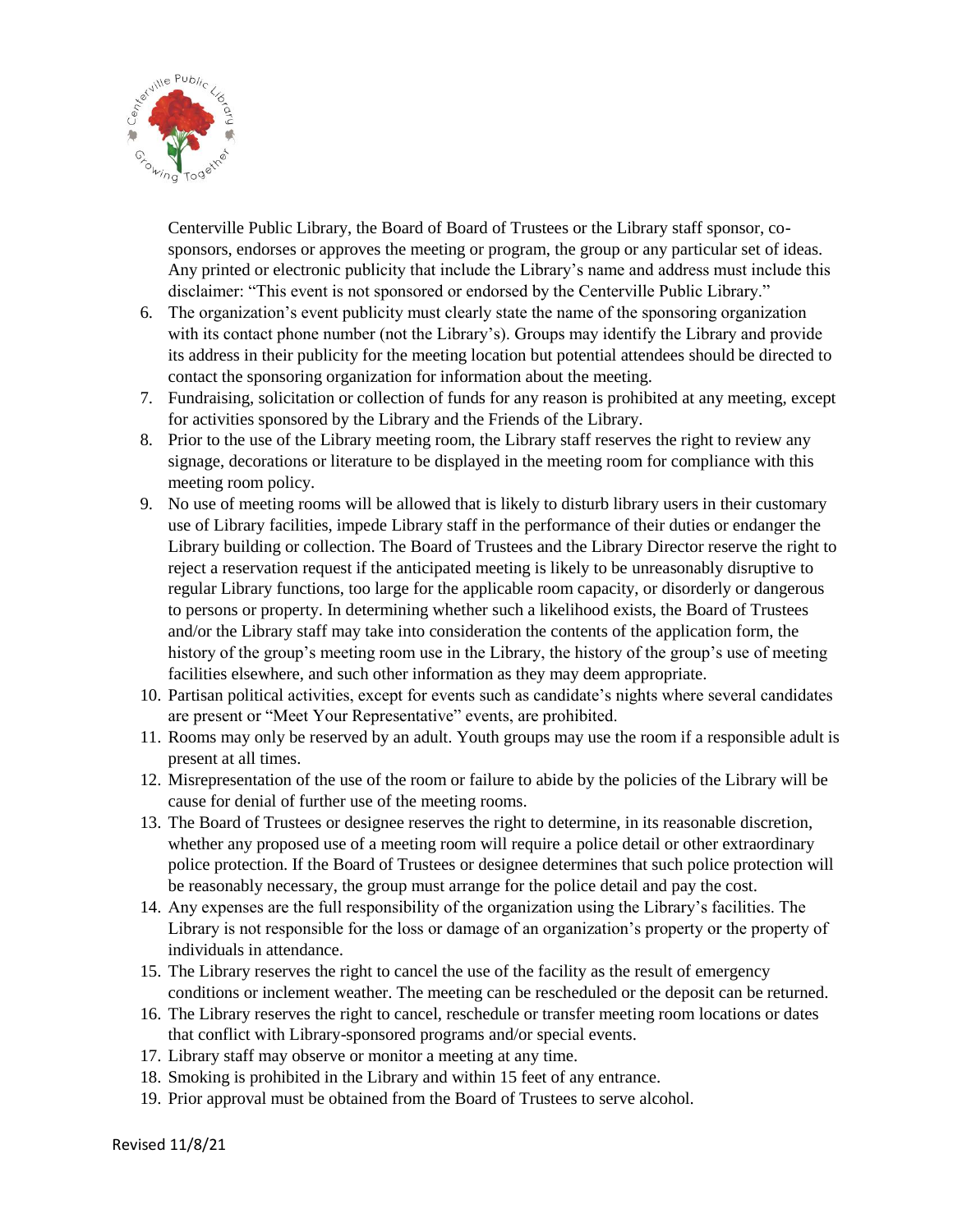

- 20. Exits must be clear at all times.
- 21. Groups shall, at their own expense, procure any license or permit necessary for the conduct of their meetings.
- 22. Attendance at meetings must be limited to the seating capacity specified for each meeting room.
- 23. No candles or open flames allowed.
- 24. Posting or mounting materials on walls, doors, or equipment is prohibited.
- 25. Decorations must be approved by the Library Director prior to installation. All materials must be removed after use.
- 26. Groups are responsible for cleaning equipment and kitchen spaces after use. The Library does not provide plates, utensils, etc. Groups may bring their own food. Each group is responsible for removing and disposing of garbage and trash at the end of the meeting.
- 27. Set-up and breakdown of furniture and audiovisual equipment is the responsibility of the group hosting the meeting. Groups using the Library's audiovisual equipment must demonstrate proficiency in operating such equipment or arrange in advance for a qualified Library employee to operate the equipment at the meeting and reimburse the Library for the cost of the employee's time and services, including, if applicable, overtime pay.
- 28. All groups must exercise prudent precautions to avoid damage of Library equipment, furnishings, floor coverings, and other Library property. Damage fees may be assessed following meeting use.
- 29. Parking is available in the Library lot, the neighboring church lot, on the street and at the Centerville Recreation building.
- 30. All organizations or groups must indemnify, defend and hold harmless the Centerville Public Library, its officers, agents and employees from and against any and all claims, suits, actions of any kind, arising and resulting and accruing from any negligent act, omission or error of the organization or group resulting in or relating to personal injuries or property damage arising from the organization/group's use of the Library meeting rooms. A certificate of insurance liability in the amount of \$1,000,000 per occurrence naming Centerville Public Library as additional insured is required.
- 31. The Centerville Public Library Board of Trustees is the sole authority to interpret these regulations. The Library Director has the supervision responsibility delegated by the Board of Trustees. The Board of Trustees or their designee reserve the right to use their discretion in deciding if the use of a room is consistent with this policy. Any and all parts of this policy may be revised, modified or amended by the Board of Trustees at any time.